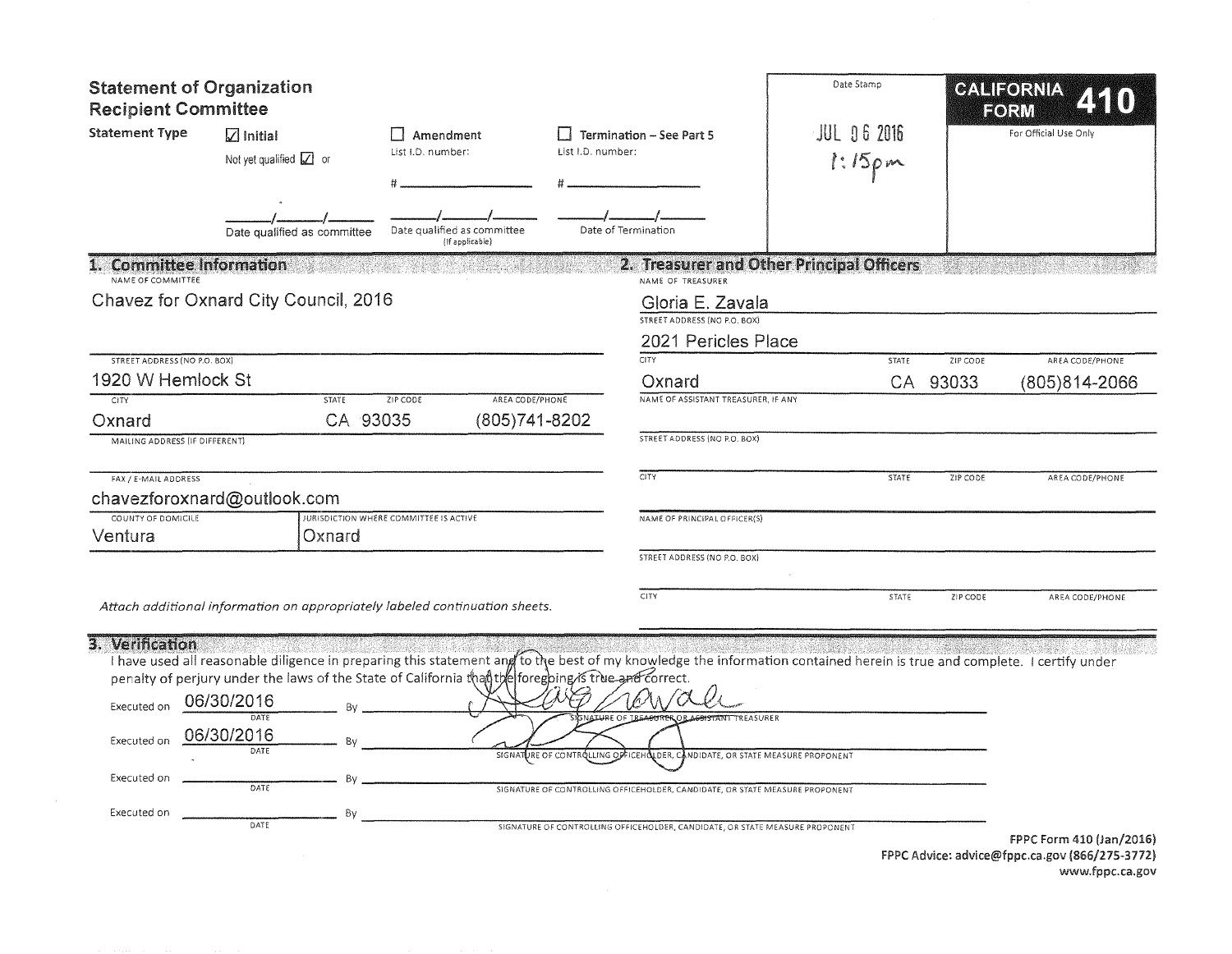| <b>Statement of Organization</b><br><b>Recipient Committee</b> | CALIFORNIA 410<br><b>IFORM</b> |  |
|----------------------------------------------------------------|--------------------------------|--|
| INSTRUCTIONS ON REVERSE                                        | Page 2                         |  |
| COMMITTEE NAME                                                 | <b>ILD. NUMBER</b>             |  |
| Chavez for Oxnard City Council, 2016<br>蠶                      |                                |  |

• Ali committees must list the financial institution where the campaign bank account is located.

| NAME OF FINANCIAL INSTITUTION                          | AREA CODE/PHONE   | <b>BANK ACCOUNT NUMBER</b> |  |
|--------------------------------------------------------|-------------------|----------------------------|--|
| Wells Fargo                                            | $(805)382 - 8900$ | <b>IREDACTED</b>           |  |
| ADDRESS                                                | <b>CITY</b>       | <b>STATE</b><br>ZIP CODE   |  |
| 533 W Channel Islands Blvd                             | Port Hueneme      | 93041                      |  |
| 4. Type of Committee Complete the applicable sections. |                   |                            |  |

## **Controlled Committee**

• list the name of each controlling officeholder, candidate, or state measure proponent. If candidate or officeholder controlled, also list the elective office sought or held, and district number, if any, and the year of the election.

• list the political party with which each officeholder or candidate is affiliated or check "nonpartisan."

• If this committee acts jointly with another controlled committee, list the name and identification number of the other controlled committee.

| NAME OF CANDIDATE/OFFICEHOLDER/STATE MEASURE PROPONENT | ELECTIVE OFFICE SOUGHT OR HELD<br>(INCLUDE DISTRICT NUMBER IF APPLICABLE) | YEAR OF ELECTION | PARTY              |
|--------------------------------------------------------|---------------------------------------------------------------------------|------------------|--------------------|
| Daniel Chavez Jr                                       | <b>City Council</b>                                                       | 2016             | Monpartisan        |
|                                                        |                                                                           |                  | $\Box$ Nonpartisan |

Primarily Formed Committee **Primarily formed to support or oppose specific candidates or measures in a single election. List below:** 

| CANDIDATE(S) NAME OR MEASURE(S) FULL TITLE (INCLUDE BALLOT NO. OR LETTER) | CANDIDATE(S) OFFICE SOUGHT OR HELD OR MEASURE(S) JURISDICTION<br>(INCLUDE DISTRICT NO., CITY OR COUNTY, AS APPLICABLE) | CHECK ONE |        |
|---------------------------------------------------------------------------|------------------------------------------------------------------------------------------------------------------------|-----------|--------|
|                                                                           |                                                                                                                        | SUPPORT   | OPPOSE |
|                                                                           |                                                                                                                        |           |        |
|                                                                           |                                                                                                                        | :UPPOR'   | OPPOSE |
|                                                                           |                                                                                                                        |           |        |

FPPC Form 410 (Jan/2016) FPPC Advice: advice@fppc.ca.gov (866/275-3772) www.fppc.ca.gov